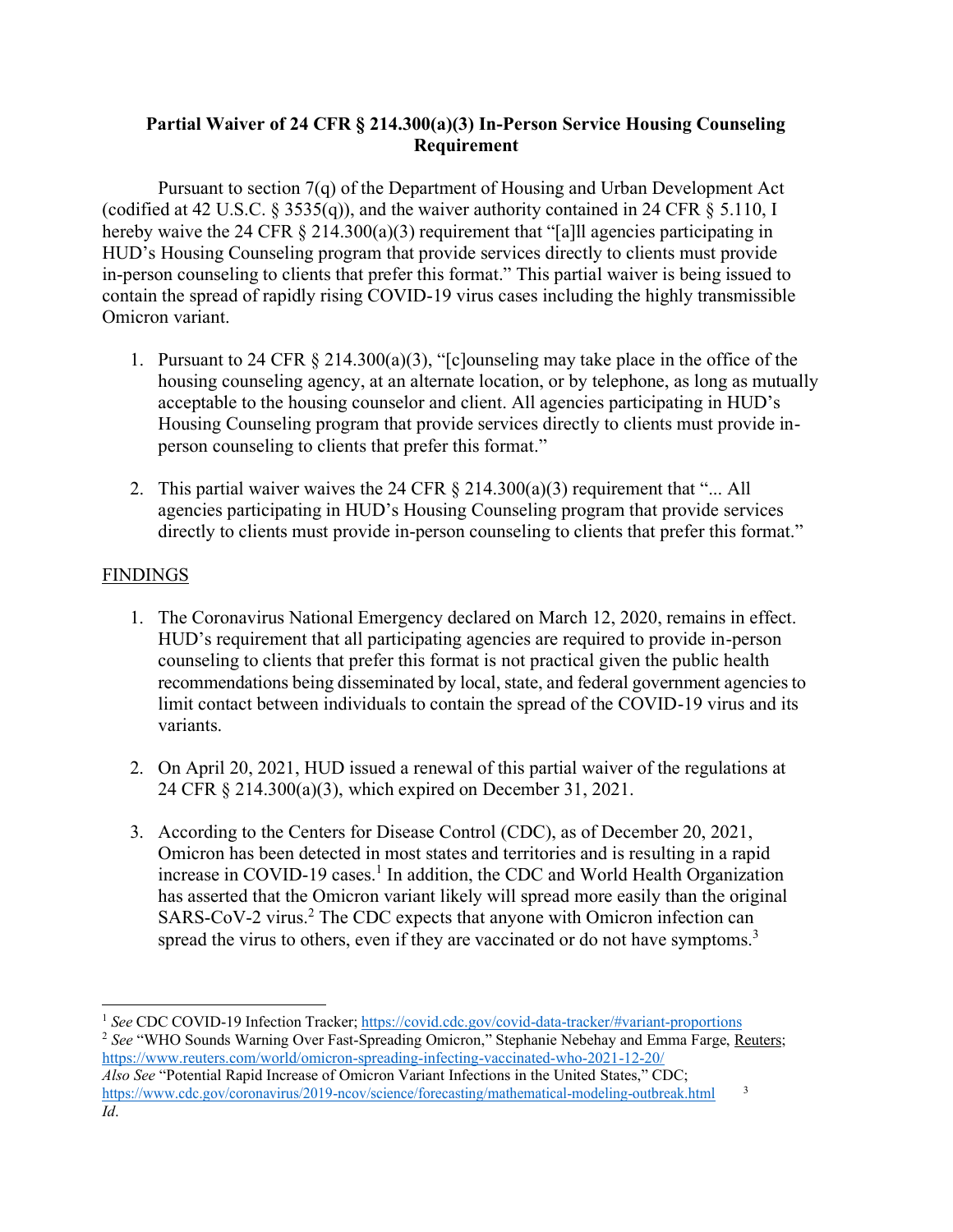- 4. HUD recognizes that there continues to be a demand for housing counseling services by clients facing financial hardship due to the spread of the COVID-19 virus. This partial waiver allows participating agencies to provide continuous services in a format other than in-person without violating the requirements of 24 CFR  $\S$  214.300(a)(3).
- 5. HUD also recognizes that, beyond government recommendations, that there is public concern about possible transmission of COVID-19 from in-person contact,<sup>4</sup> and that this concern could hinder the ability of counseling agencies to provide needed services, especially to those households affected by recent weather-related disasters and those households requiring eviction diversion services.

## DETERMINATIONS

- 1. To assist in ensuring the continued availability of housing counseling services, a partial waiver of 24 CFR  $\S$  214.300(a)(3) must be extended.
- 2. Given the urgency to contain the spread of rapidly rising Omicron variant cases, the granting of the partial waiver is practical and consistent with the Department's objectives to assist consumers or households seeking assistance in preventing rental eviction or mortgage default, including Home Equity Conversion Mortgage default.
- 3. HUD is granting a partial waiver of 24 CFR § 214.300(a)(3) that will remove the requirement to provide in-person counseling for clients that prefer this format, but still allow housing counseling agencies to utilize alternative methods of conducting counseling with clients. These alternatives provide practical and useful methods for providing housing counseling services, *e.g*., phone interviews, e-mail, video calling services including Skype, Zoom, WebEx, Microsoft Teams, FaceTime, GoToMeeting and other conferencing technology.
- 4. All other requirements of 24 CFR § 214.300(a)(3) remain in effect.
- 5. Pursuant to the authority contained in 24 CFR § 5.110, the above findings constitute good cause for granting the partial waiver of 24 CFR  $\S$  214.300(a)(3).
- 6. This temporary waiver shall be in effect through December 31, 2022.

Issued February 7, 2022

Washington, DC

<sup>4</sup> The World Health Organization warns against in-person contact in connection with the Omicron variant. <https://www.who.int/news/item/28-11-2021-update-on-omicron>